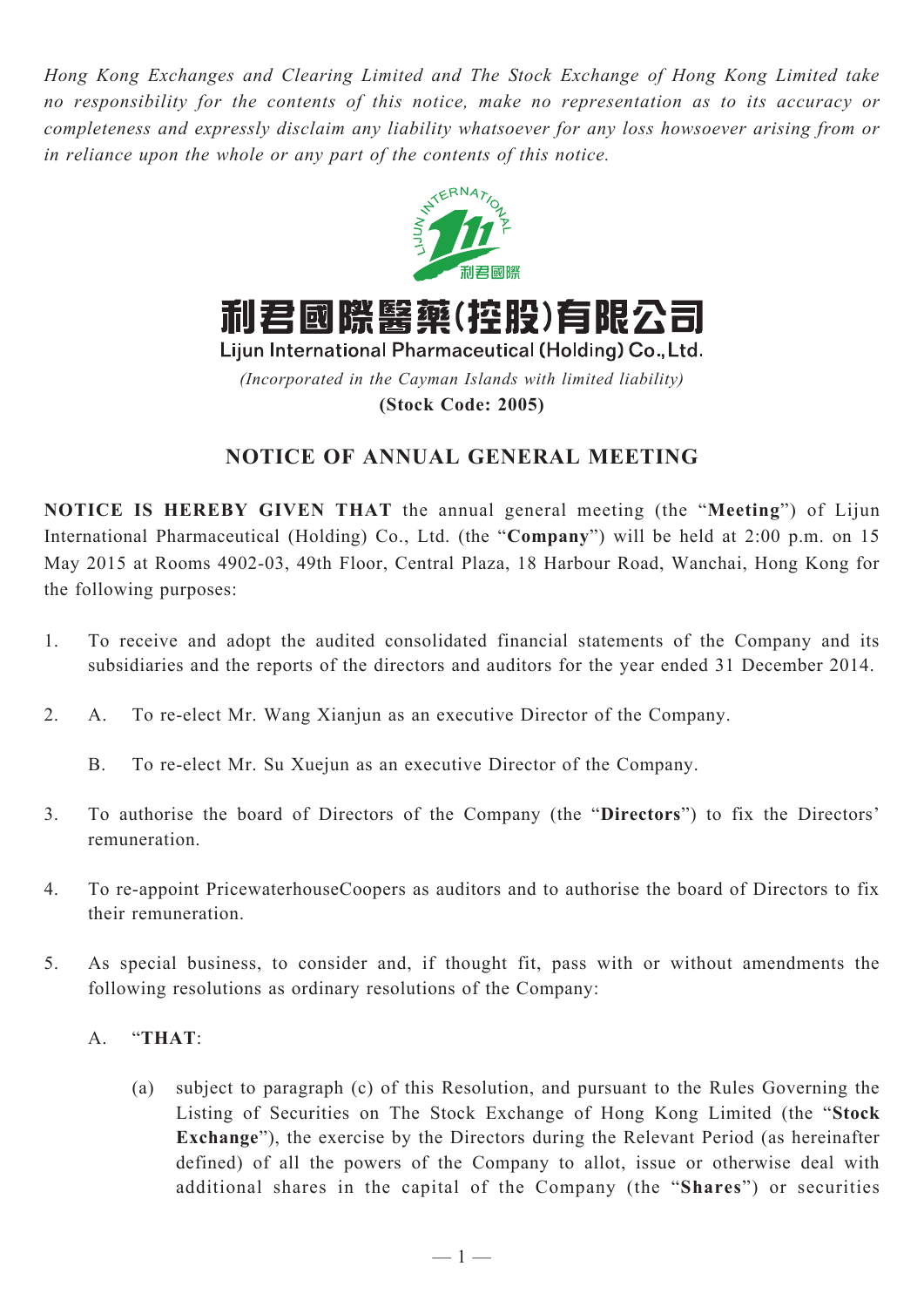convertible into Shares, options, warrants or similar rights to subscribe for any Shares, and to make or grant offers, agreements and options which might require the exercise of such powers be and is hereby generally and unconditionally approved;

- (b) the approval given in paragraph (a) of this Resolution shall authorise the Directors during the Relevant Period to make or grant offers, agreements and options which might require the exercise of such powers after the end of the Relevant Period;
- (c) the aggregate nominal amount of the share capital allotted or agreed conditionally or unconditionally to be allotted (whether pursuant to an option or otherwise) by the Directors pursuant to the approval given in paragraph (a) of this Resolution, otherwise than pursuant to:
	- (i) a Rights Issue (as hereinafter defined);
	- (ii) the exercise of rights of subscription or conversion under the terms of any warrants issued by the Company or any securities which are convertible into Shares;
	- (iii) the exercise of the subscription rights under any option scheme or similar arrangement for the time being adopted for the grant or issue to eligible persons of Shares or rights to acquire Shares; or
	- (iv) any scrip dividend or similar arrangement providing for the allotment of Shares in lieu of the whole or part of a dividend on Shares in accordance with the articles of association of the Company,

shall not exceed 20 per cent of the aggregate number of Shares in issue as at the date of the passing of this Resolution, and the said approval shall be limited accordingly; and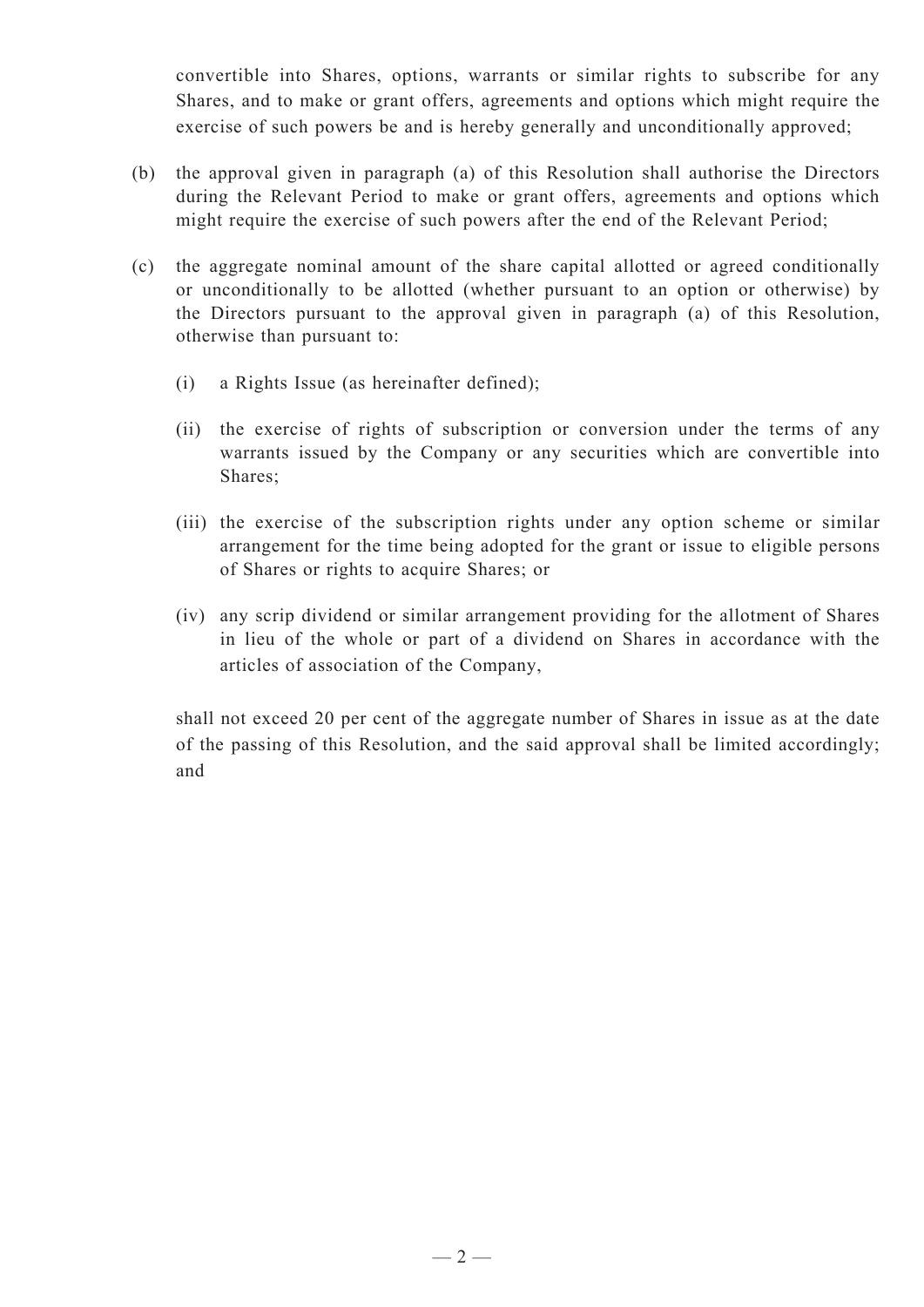(d) for the purpose of this Resolution:

"**Relevant Period**" means the period from the passing of this Resolution until whichever is the earliest of

- (i) the conclusion of the next annual general meeting of the Company;
- (ii) the expiration of the period within which the next annual general meeting of the Company is required by the articles of association of the Company or any applicable laws to be held; and
- (iii) the date on which the authority set out in this Resolution is revoked or varied by way of ordinary resolution of the shareholders of the Company in general meeting.

"**Rights Issue**" means the allotment, issue or grant of Shares pursuant to an offer of Shares open for a period fixed by the Directors to holders of Shares whose names stand on the register of members of the Company on a fixed record date in proportion to their then holdings of such Shares (subject to such exclusion or other arrangements as the Directors may deem necessary or expedient in relation to fractional entitlements or having regard to any restrictions or obligations under the laws of, or the requirements of any recognized regulatory body or any stock exchange in, any territory applicable to the Company)."

## B. "**THAT**:

(a) subject to paragraph (b) of this Resolution, the exercise by the Directors during the Relevant Period (as hereinafter defined) of all the powers of the Company to repurchase its own Shares on the Stock Exchange subject to and in accordance with all applicable laws and/or the requirements of the Rules Governing the Listing of Securities on the Stock Exchange as amended from time to time, be and is hereby generally and unconditionally approved;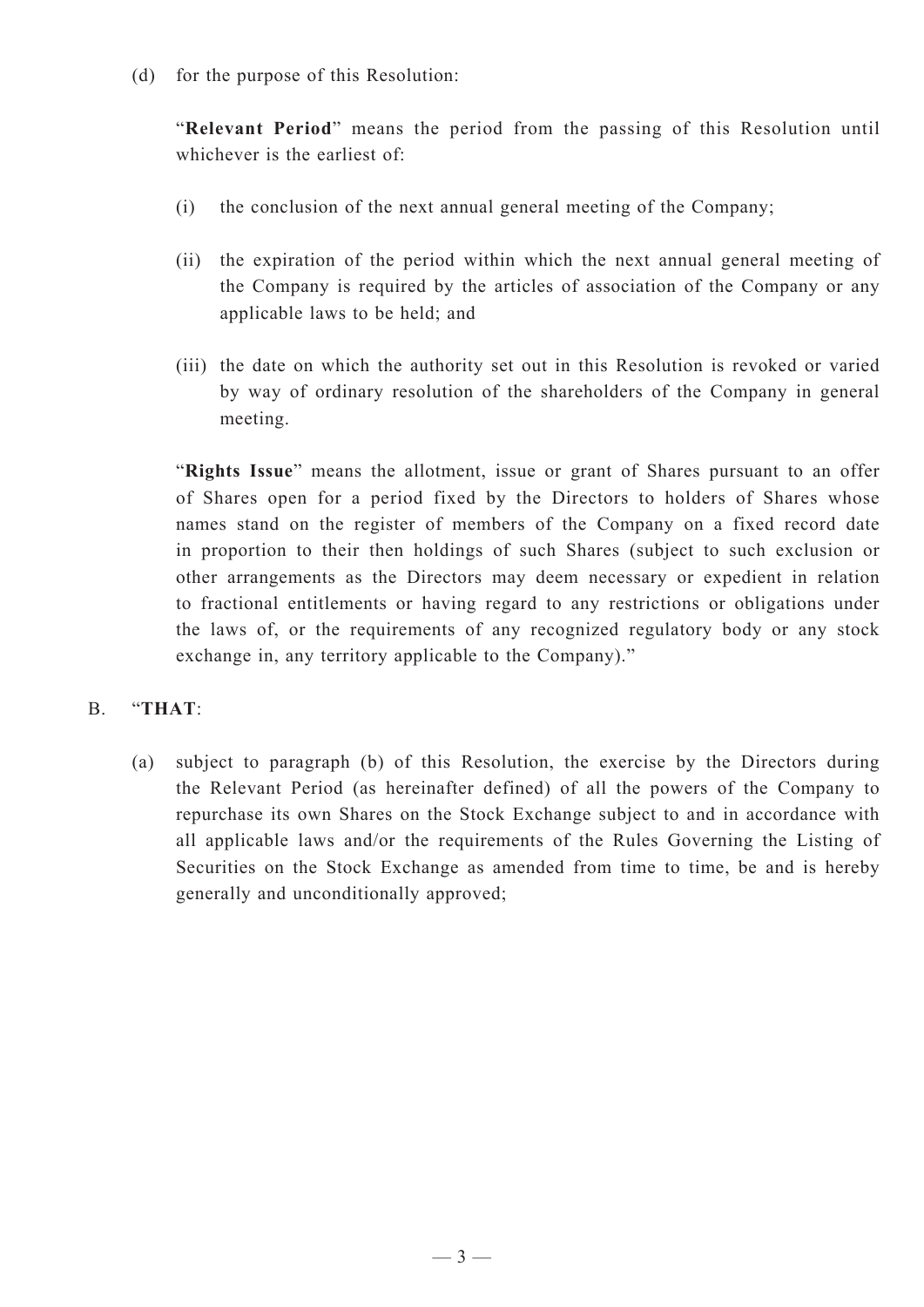- (b) the aggregate number of Shares which may be repurchased by the Company pursuant to paragraph (a) of this Resolution during the Relevant Period shall not exceed 10 per cent of the aggregate number of Shares in issue as at the date of the passing of this Resolution, and the said approval shall be limited accordingly; and
- (c) for the purpose of this resolution, "Relevant Period" means the period from the passing of this resolution until whichever is the earliest of:
	- (i) the conclusion of the next annual general meeting of the Company;
	- (ii) the expiration of the period within which the next annual general meeting of the Company is required by the articles of association of the Company or any applicable laws to be held; and
	- (iii) the date on which the authority set out in this Resolution is revoked or varied by way of ordinary resolution of the shareholders of the Company in general meeting."
- C. "**THAT**, conditional upon the passing of the Resolutions 5A and 5B in the notice convening the Meeting, the general mandate granted to the Directors to exercise the powers of the Company to allot, issue or otherwise deal with additional Shares of the Company pursuant to Resolution 5A as set out in the notice convening the Meeting be and is hereby extended by the addition thereto an amount representing the aggregate number of Shares repurchased by the Company under the authority granted pursuant to Resolution 5B as set out in the notice convening the Meeting provided that such amount shall not exceed 10 per cent of the aggregate number of Shares in issue as at the date of the passing of this Resolution."
- 6. To approve and, if thought fit, pass the following special resolution of the Company:

"**THAT** subject to and conditional upon the approval of the Registrar of Companies in the Cayman Islands, the name of the Company be changed from "Lijun International Pharmaceutical (Holding) Co., Ltd. 利君國際醫藥(控股)有限公司" to "SSY Group Limited 石 四藥集團有限公司", and the directors of the Company be and are hereby authorised to do all such acts, deeds and things and execute all documents they consider necessary or expedient to give effect to the aforesaid change of name of the Company."

> By order of the Board **Chow Hing Yeung** *Company Secretary*

Hong Kong, 15 April 2015